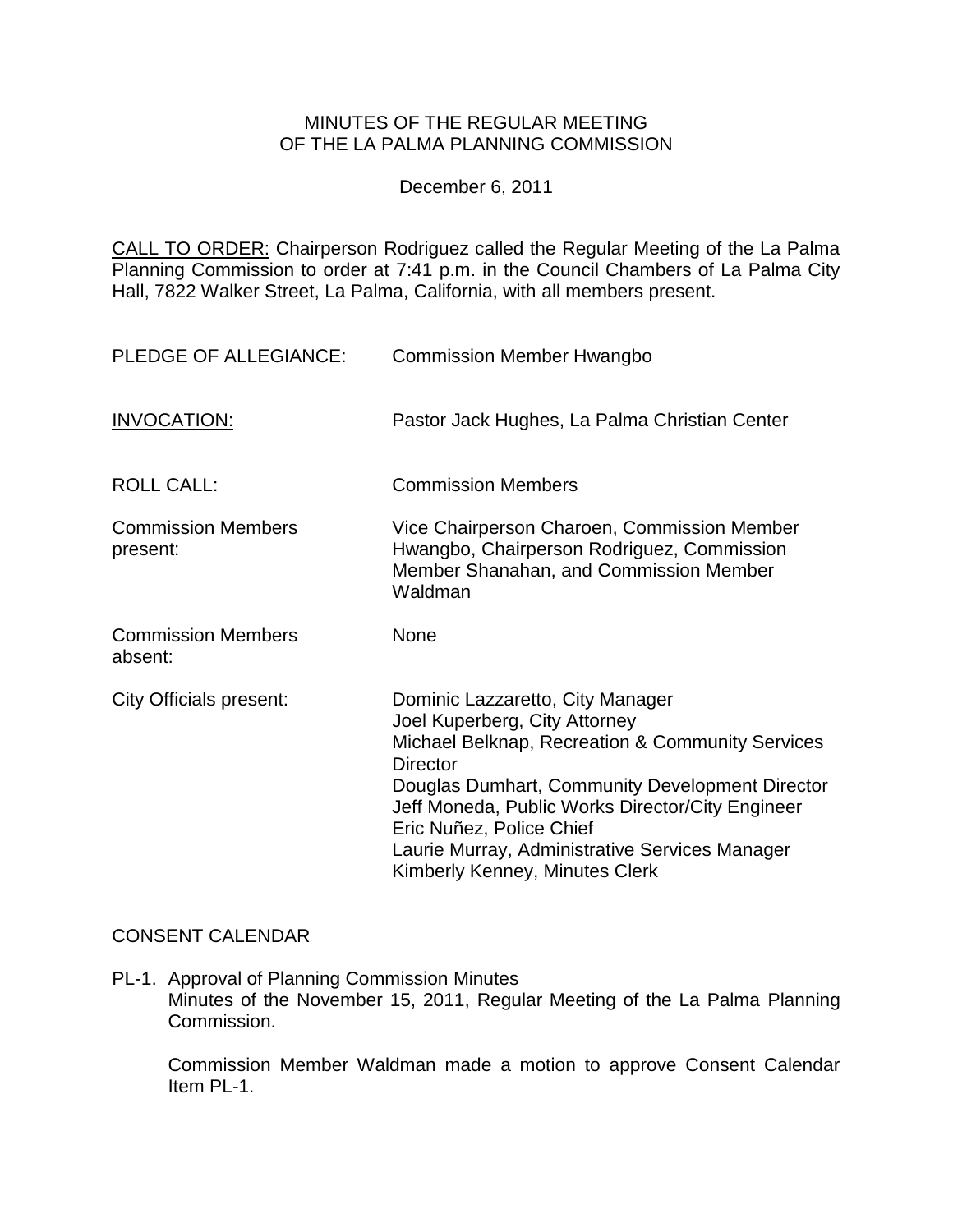The motion was seconded by Commission Member Hwangbo and carried on the following vote:

> AYES: Vice Chairperson Charoen, Commission Member Hwangbo, Chairperson Rodriguez, Commission Member Shanahan, and Commission Member Waldman

NOES: None

#### [PUBLIC HEARINGS](http://lapalma.granicus.com/MediaPlayerFrameHandler.php?view_id=&clip_id=629&meta_id=80599)

- PL-2. [Zoning Map Amendment 2011-01, an Ordinance Amending the City's Zoning](http://lapalma.granicus.com/MediaPlayerFrameHandler.php?view_id=&clip_id=629&meta_id=80600)  [Map to Apply the Village Overlay to the Multiple Family Residential District Zoned](http://lapalma.granicus.com/MediaPlayerFrameHandler.php?view_id=&clip_id=629&meta_id=80600)  [Properties Located at 5052 and 5062 La Palma Avenue](http://lapalma.granicus.com/MediaPlayerFrameHandler.php?view_id=&clip_id=629&meta_id=80600) 
	- a) [Chairperson Rodriguez opened the Public Hearing at 7:41 p.m.](http://lapalma.granicus.com/MediaPlayerFrameHandler.php?view_id=&clip_id=629&meta_id=80601)
	- b) [Associate Planner Hutter gave the Staff Report](http://lapalma.granicus.com/MediaPlayerFrameHandler.php?view_id=&clip_id=629&meta_id=80602)
	- c) [Public Input:](http://lapalma.granicus.com/MediaPlayerFrameHandler.php?view_id=&clip_id=629&meta_id=80603)

No members of the public wished to speak.

- d) [Chairperson Rodriguez closed the Public Hearing at](http://lapalma.granicus.com/MediaPlayerFrameHandler.php?view_id=&clip_id=629&meta_id=80604) 7:46 p.m.
- e) [Commission Comments and Questions:](http://lapalma.granicus.com/MediaPlayerFrameHandler.php?view_id=&clip_id=629&meta_id=80605)

Discussion ensued regarding the adjacent property--Russell Estates- having 6 homes; the size of the Russell Estates lot versus the adjoining lots; that the zoning change is required to meet the State's density standards; that the City does not know what would be developed on the subject property; and that the urgency is due to State Housing Development mandates and the close of the fourth Housing Element cycle.

City Attorney Kuperberg commented that the City is coming to an end of a Housing Element cycle; and that the City would suffer sanctions and penalties during the new Housing Element if it does not comply.

Further discussion ensued regarding the HCD directing the City to comply or the City's Housing Element would fall out from State certification, which would make the City ineligible for Housing funds and possibly open the City up to litigation; that the location was the preferable site within the City because of the high density designation and the proximity to existing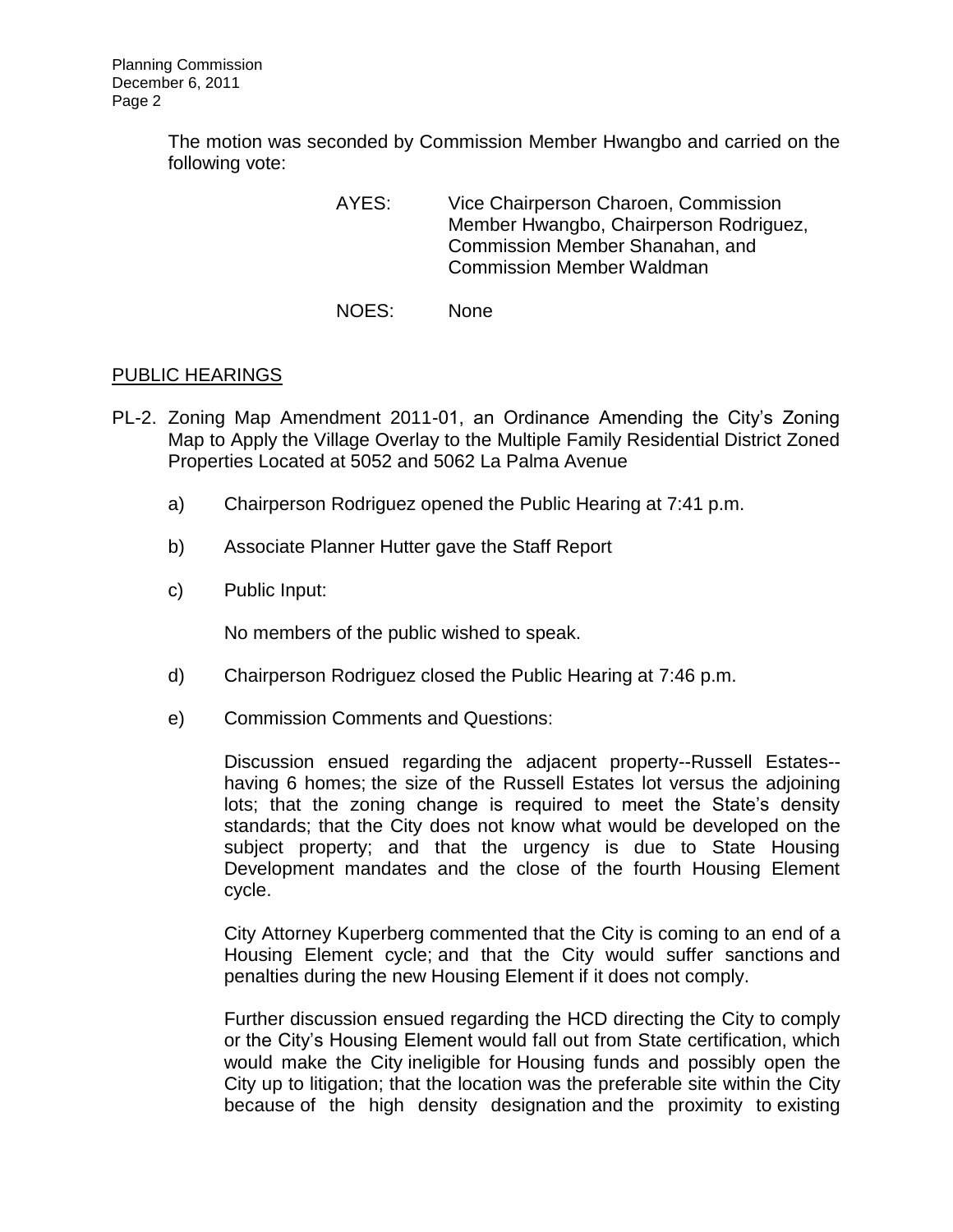commercial and educational uses; that other locations do not meet the community's goals; that the Village Overlay Zone allows a tailored development up to three stories; that the City is not obligated to subsidize the property or pressure the property owners to sell; that the change allows the property owners to be more flexible with their property; that the subject property along with the adjacent property adjacent were originally discussed as a 21 unit project; that the current Multi-Family Residential Zoning allows for 3 units per property or seven if they are combined; and that there are already high density units on the outskirts of the City.

f) [Adopt a Resolution recommending City Council Approve Zoning Map](http://lapalma.granicus.com/MediaPlayerFrameHandler.php?view_id=&clip_id=629&meta_id=80606)  [Amendment 2011-01 via Ordinance and the associated Negative](http://lapalma.granicus.com/MediaPlayerFrameHandler.php?view_id=&clip_id=629&meta_id=80606)  [Declaration.](http://lapalma.granicus.com/MediaPlayerFrameHandler.php?view_id=&clip_id=629&meta_id=80606)

Resolution No. PC 2011-06 approving the Zone Map Amendment 2011-01 via Ordinance and the associated Negative Declaration.

Commission Member Shanahan made a motion to adopt Resolution PC 2011-06 recommending City Council Approve Zoning Map Amendment 2011-01 via Ordinance and the associated Negative Declaration. The motion was seconded by Vice Chairperson Charoen.

Discussion ensued regarding opposition to the item as it is being mandated by the state and that there is no other alternative.

The motion carried on the following vote:

| AYES: | Vice Chairperson Charoen, , Chairperson |
|-------|-----------------------------------------|
|       | Rodriguez, Commission Member Shanahan,  |
|       | and Commission Member Waldman           |
|       |                                         |

- NOES: Commission Member Hwangbo
- PL-3. [Amendment No. 2 to Conditional Use Permit No. 155, a Request to Permit One](http://lapalma.granicus.com/MediaPlayerFrameHandler.php?view_id=&clip_id=629&meta_id=80608)  [\(1\) Billiards Table at Cliff's Hideaway Located at 5442 Orangethorpe Avenue](http://lapalma.granicus.com/MediaPlayerFrameHandler.php?view_id=&clip_id=629&meta_id=80608) 
	- a) [Chairperson Rodriguez opened the Public Hearing at 8:02 p.m.](http://lapalma.granicus.com/MediaPlayerFrameHandler.php?view_id=&clip_id=629&meta_id=80609)
	- b) [Planning Intern Apor gave the Staff Report](http://lapalma.granicus.com/MediaPlayerFrameHandler.php?view_id=&clip_id=629&meta_id=80610)
	- c) [Public Input:](http://lapalma.granicus.com/MediaPlayerFrameHandler.php?view_id=&clip_id=629&meta_id=80611)

Joe Zine, 7051 Walker Street, addressed the City Council regarding his opposition to the noise emanating from the establishment; his opposition to the patrons who sit outside the property; and opposition to deliveries being made after 10:00 p.m.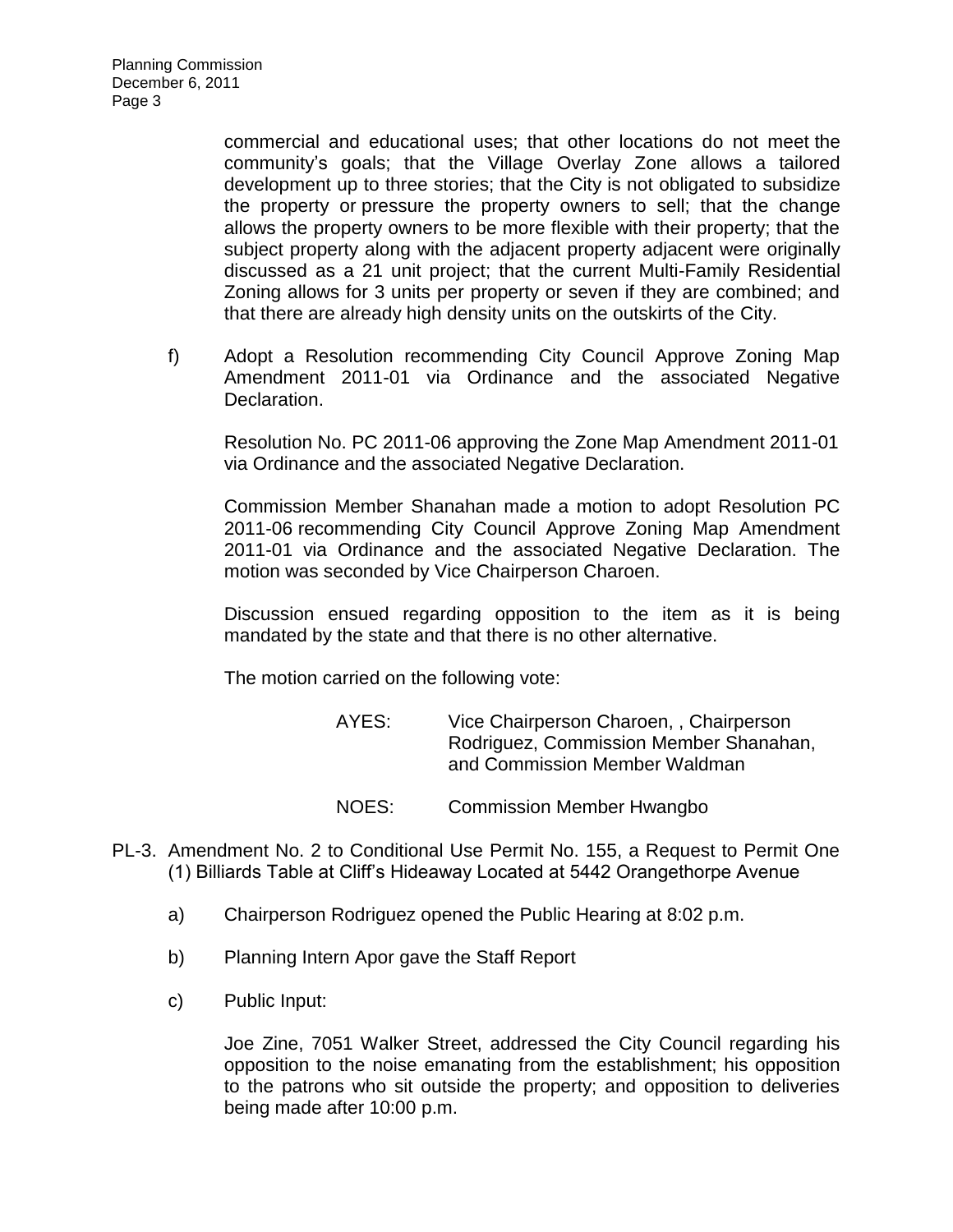Tina Bavouset, 8210 Santa Margarita Lane, addressed the City Council regarding the pool table having been in the establishment for 30 years; that—as one of the new owners she is attempting to address the noise issue; and that she is requesting to keep the facility's opening time at 6 a.m. as previously approved.

- d) [Chairperson Rodriguez closed the Public Hearing at 8:15.m.](http://lapalma.granicus.com/MediaPlayerFrameHandler.php?view_id=&clip_id=629&meta_id=80612)
- e) [Commission Comments and Questions:](http://lapalma.granicus.com/MediaPlayerFrameHandler.php?view_id=&clip_id=629&meta_id=80613)

Discussion ensued regarding the noise level; that the applicant is willing to monitor the patrons and call the Police if they need further support; that the Municipal Code does not prohibit a bar next to a senior housing facility; that the new property owners need to adhere to the noise Ordinance; that the pool table has been there for over 30 years; that the La Palma Police Department (LPPD) is very proactive in that area; that there have been 18 LPPD service calls since 2007; that some of those calls are attributed to a resident of the adjacent Senior Housing; that the patrons have historically been responsive to the LPPD; that authorities could cite the business owner for non-compliance if the noise continues; that the establishment is not under consideration at this meeting, only the pool table is; that the City Council can review the Conditional Use Permit (CUP) after its approval; that the extended hours were previously approved in the original CUP; that a pool table encourages patrons to stay inside the establishment longer; and that the business has a long history in La Palma.

f) Adopt a Resolution approving Amendment No. 2 to Conditional Use Permit No. 155 to an existing cocktail lounge at 5442 Orangethorpe Avenue.

Resolution No. PC 2011-07 approving Amendment No. 2 to Conditional Use Permit No. 155 to an existing cocktail lounge at 5442 Orangethorpe Avenue.

Commission Member Waldman made a motion to adopt Resolution No. PC 2011-07 approving Amendment No. 2 to Conditional Use Permit No. 155 to an existing cocktail lounge at 5442 Orangethorpe Avenue.

The motion was seconded by Commission Member Shanahan and carried on the following vote:

> AYES: Vice Chairperson Charoen, Commission Member Hwangbo, Chairperson Rodriguez, Commission Member Shanahan, and Commission Member Waldman